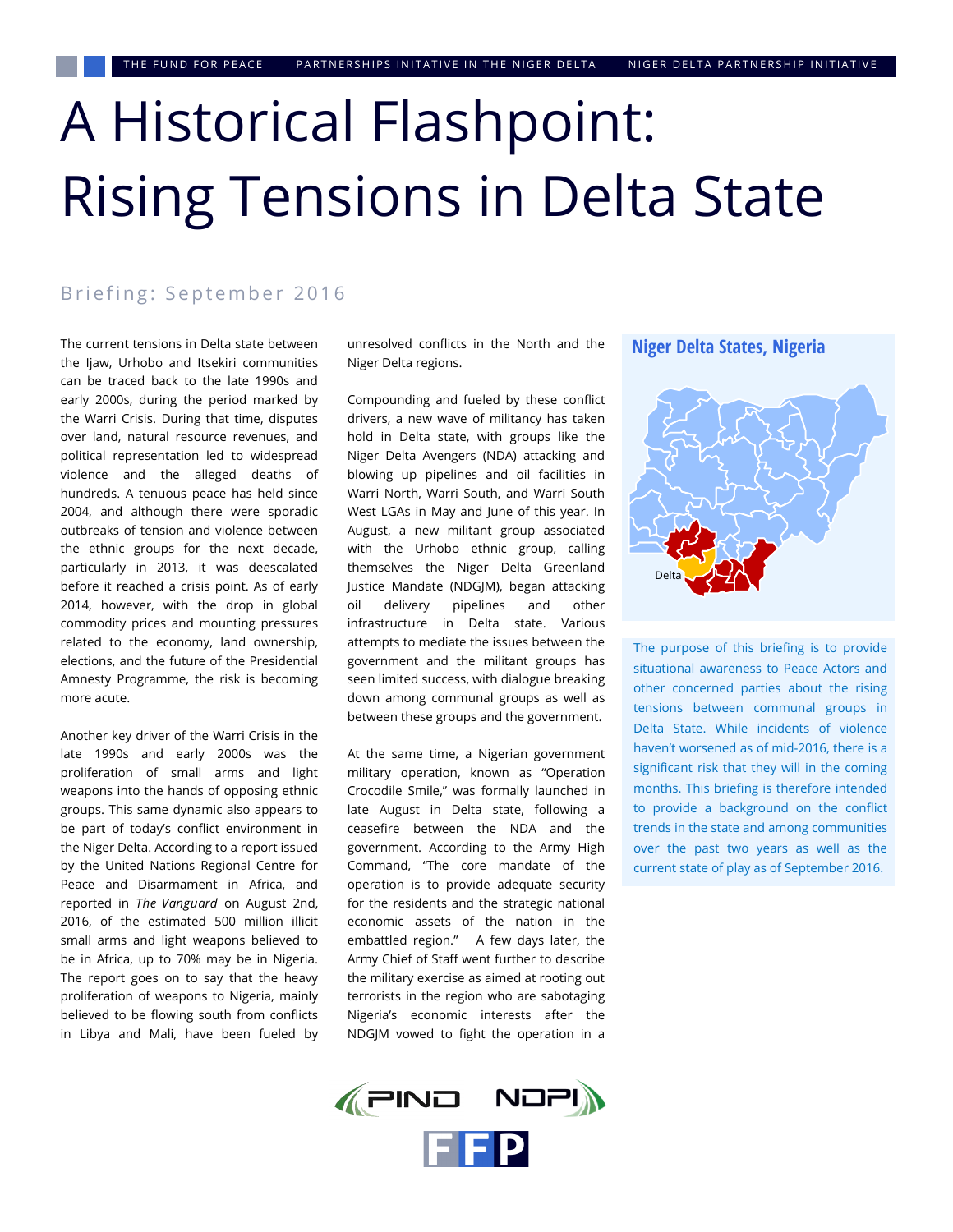counter-campaign dubbed "Operation Crocodile Tears." Additionally, in a September 7th, 2016 letter published online in the popular Nigerian blog, Nairaland, NDA spokesman Mudoch Agbinibo also dismissed the operation and vowed that the group would continue to resist in the form of amphibious warfare, with or without active peace talks.

Meanwhile, the continued downturn in the global oil market, combined with the rise of militant groups attacking pipelines and other infrastructure, has only added to the high levels of insecurity already present in the state. Youth, in particular, from the Ijaw, Itsekiri, and Urhobo communities, are becoming increasingly agitated about perceived injustices. These injustices are often framed in terms of inequitable access to land and resources, including employment opportunities, based on ethnic extraction. As has happened in similar periods of unrest and ethnic polarization in the Niger Delta, including during the Warri Crisis, youth are particularly vulnerable to being co-opted into militant and criminal groups if they feel disenfranchised and aggrieved.

According to data from the P4P Peace Map, one of the main indicators of insecurity in Delta state over the past several years has been communal conflict based on Group Grievance. The spike in Group Grievance around elections is not unusual as politicians and political parties often manipulate ethnic sentiment for political gains, as was seen in April and May 2015 in Delta state. However, according to the PIND IPDU Niger Delta Quarterly Conflict Tracker for Q2 of 2016, the risk of communal violence and group-based attacks appeared to be rising again, and accounted for at least twelve deaths during this time period. Of the incidents reported to the IPDU SMS platform and the P4P Peace Map in the



**Ethnic/Communal Tensions and Violence, Delta State**

*Sources: ACLED and Nigeria Watch formatted on the P4P Peace Map www.p4p-nigerImo.org.* 

#### **Reported Fatalities, Delta State**



second quarter of 2016 (April-June), clashes between rival youth groups over land, access to resources, and lack of political inclusion accounted for at least seven deaths, as well as riots and shootings. This is a continuing trend from the first quarter of the year, when clashes between Urhobo and Ijaw communities also led to violence and fatalities. In the second half of 2016, it appears that these inter-communal tensions are also affecting Ijaw-Itsekiri communities, which may be exacerbated by the rise in militancy and government military operations in the state.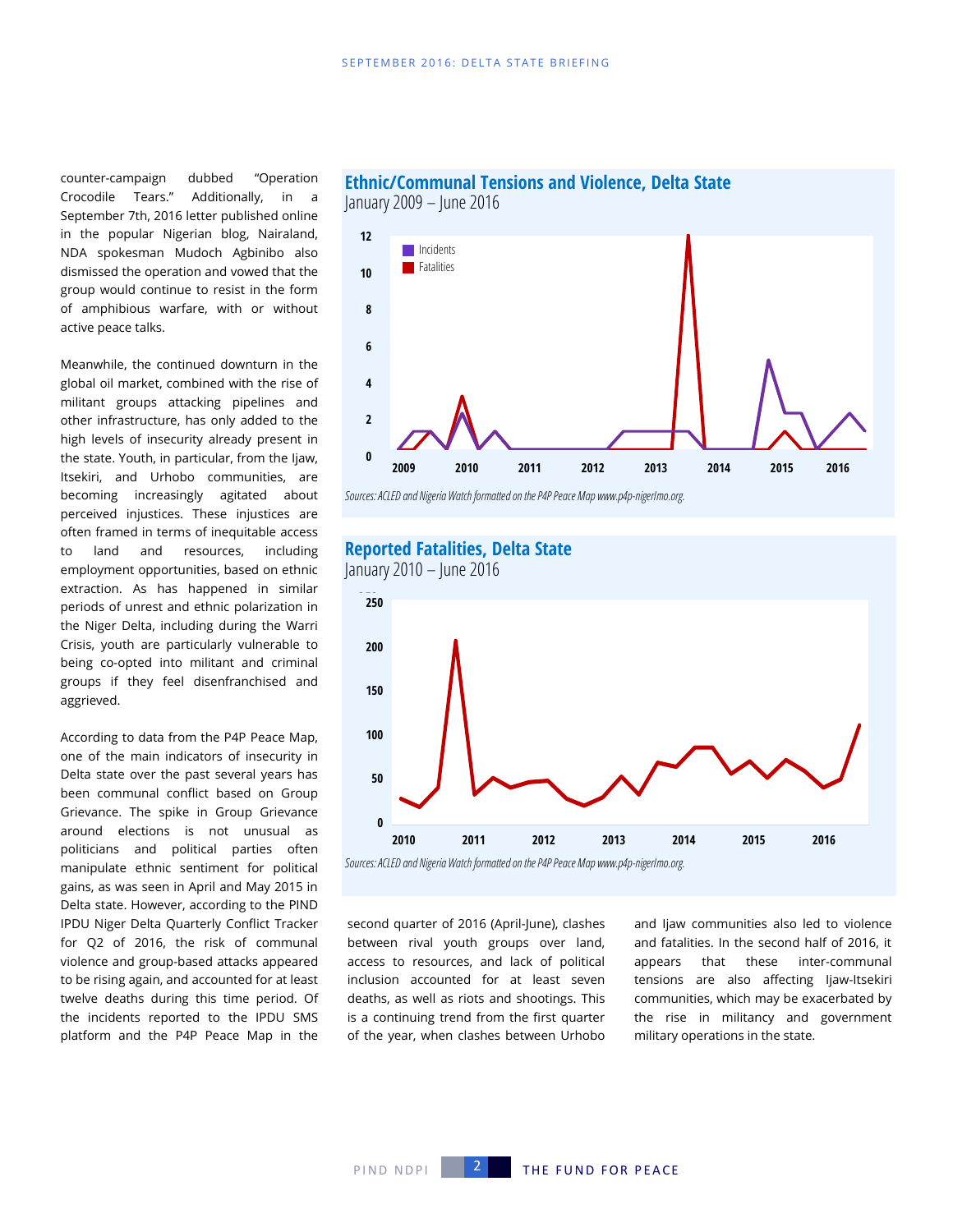### **The Role of the Amnesty Programme**

Looming large over the current outbreak of insecurity in Delta state, as well as other key states in the Niger Delta, is the future of the Presidential Amnesty Programme. Started in 2009, the Amnesty Programme was intended to grant full pardons to all militants that turned in their weapons and ceased hostilities within a two-month period between August and October 2009. The Amnesty Programme also provided a monthly stipend of 65,000 Naira (\$327) and offered trainings and educational opportunities in Nigeria and abroad to encourage former combatants to seek gainful employment and reintegration into society. By most accounts, the Amnesty Programme has been a success, with most former militants ceasing armed agitation against the government and international business interests. However, as it was only set to run through 2015, and is closely associated with the administration of former President Goodluck Jonathan, last year's Federal elections brought questions and uncertainties over the future of the Programme and the fate of the many exmilitants currently on the payroll.

A complicating factor in the current environment, as noted in a June 15 interview with the current coordinator of the Amnesty Programme, Brig.-Gen. Paul Boroh in *The Vanguard*, is the sometimes unclear line between militancy and criminality in the current conflict environment in the Niger Delta. According to P4P Peace Map data, both militancy and criminality have elevated in Delta state, with armed robberies and other incidents of general crime occurring alongside attacks on infrastructure and national and international oil interests by militant groups agitating for renewed negotiations on



*Source: P4P Map; Nigeria Watch and ACLED data. Data source: Nigeria Watch* 

revenues from resource distribution. Also, in May of this year, the new federal budget signed by President Buhari cut funding to the Amnesty Programme by approximately 70%, according to an article and interview with Boroh in the *Financial Times* on May 9. According to Boroh, the budget cuts would remove approximately 13,000 former combatants who would not be paid in 2017, although the programme was extended to run through 2018. Following this announcement, in June and July, accusations began to surface that the government was late in paying former combatants as well as the stipends and school fees for students currently studying abroad under provisions of the Amnesty Programme. As of August, the government claimed that all back payments had been settled and regular payments would resume, although whether the delay is directly correlated with a rise in criminality and attacks on national and international oil infrastructure is yet to be determined.

With the Amnesty Programme set to run through 2018, albeit at a reduced rate, it is unclear as to whether its provisions would extend to encompass the current militant groups now agitating in Delta state and the wider Niger Delta. In addition, the willingness of former militants currently receiving payments under the programme to stay out of the fray in the current conflict environment is becoming increasingly questionable.